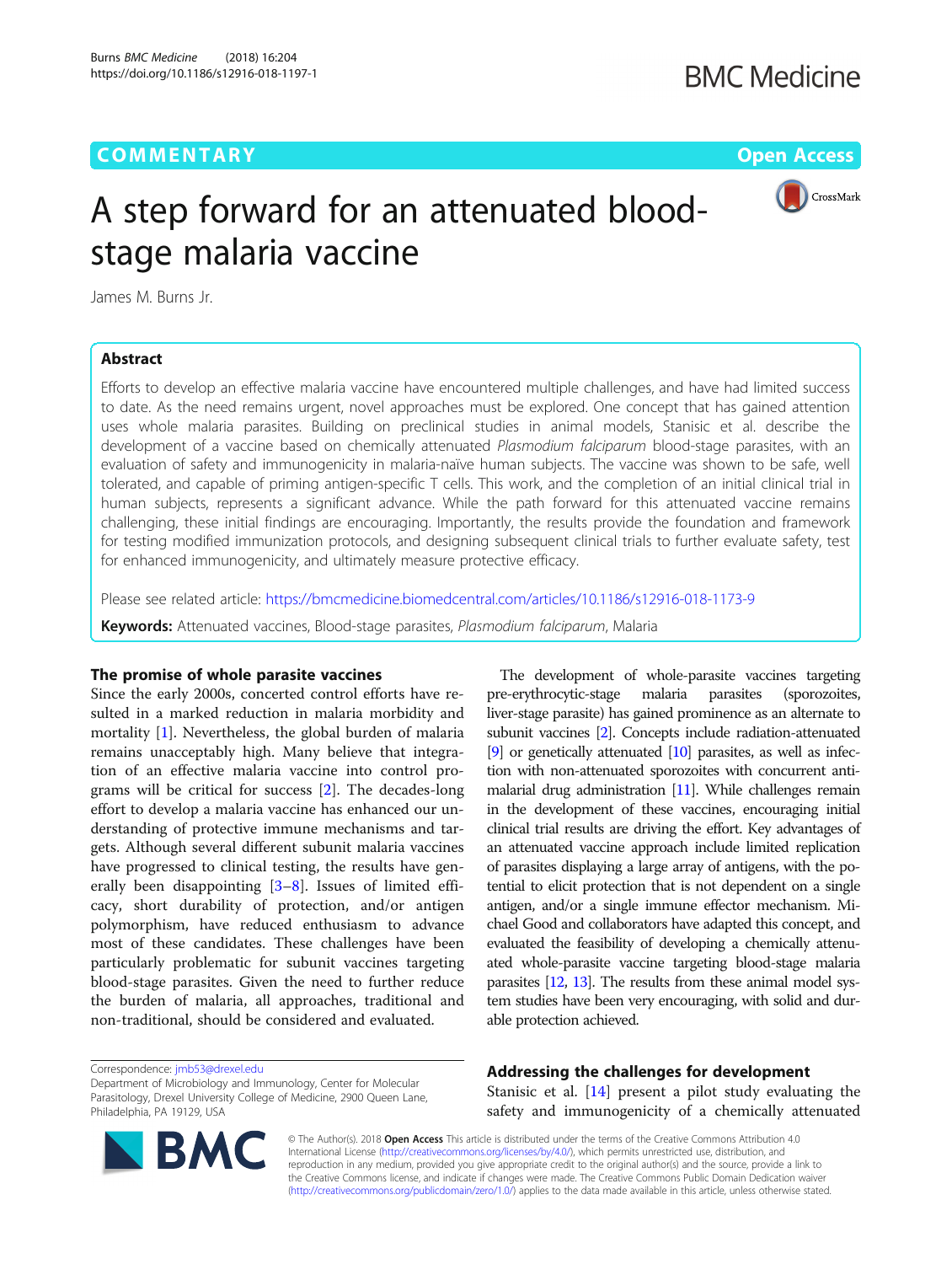Plasmodium falciparum asexual blood-stage vaccine in malaria-naïve human subjects. This is the first clinical study of its kind. Moving this vaccine concept forward to testing in human subjects represents a significant advance. This initial effort focused on four key questions. First, can this vaccine be manufactured in compliance with regulatory standards? The group built on prior successes in which P. falciparum-infected erythrocytes were generated under conditions suitable for approval of trials involving infection of human subjects. Unique to the current study was the need to monitor the residual level of the drug used for attenuation (tafuramycin-A) in the final vaccine formulation, given the drug's genotoxic potential. Residual drug concentrations well below threshold values of concern were observed. These initial results are very encouraging, but this matter will likely attract additional scrutiny as trials progress.

Second, can P. falciparum-parasitized erythrocytes be chemically treated in vitro to ensure no breakthrough infection in vivo, while maintaining the required level of viability? The answer appears to be yes. While breakthrough infections were noted with parasites treated with a low concentration of the drug, a four-fold higher concentration effectively achieved attenuation.

Third, is the vaccine safe? Safety was carefully monitored for a 90-day period. In routine assessments in volunteers who received the fully attenuated vaccine, no issues of concern were observed. The one exception of note was the detection of antibodies to a minor red blood cell (RBC) antigen in one subject. This prompted the team to produce attenuated vaccines for the remaining volunteers using their own RBCs. This is not a viable solution for vaccine manufacture, so this matter will need to be closely monitored moving forward. If the problem persists, further development of this attenuated vaccine will be in jeopardy.

The fourth question is particularly important: is the vaccine immunogenic? Considering the novelty of the vaccine design and potential safety issues, this first trial – by necessity – included a small number of subjects who received only one dose of attenuated P. falciparum-parasitized RBCs. As such, it was not unexpected to see heterogeneity in immune responses. The interpretation of immunogenicity data was also limited, to some degree, by the responsiveness of peripheral blood mononuclear cells from these malaria-naïve volunteers to in vitro stimulation with P. falciparum-infected RBCs at baseline. Despite these issues, it was notable that immunization with the fully attenuated vaccine primed antigen-specific T cells to proliferate and produce TNFα and IFNγ. These results are encouraging because these two cytokines contribute to protection against blood-stage parasites when their production is appropriately regulated.

Also of interest was the lack of detectable, antigen-specific antibody responses in this cohort. This

may be attributed to the administration of a single priming dose. However, data from studies in naïve animals, which go back as far back as 1981 [\[15\]](#page-2-0), and through the recent work of Good and colleagues with chemically at-tenuated P. chabaudi blood-stage vaccines [[12\]](#page-2-0), indicate that CD4+ T cell responses can contribute to protection, independent of antibody. Induction of cell-mediated immune mechanisms in human subjects by administration of an attenuated blood-stage vaccine would add a new dimension to the malaria vaccine effort. Current blood-stage vaccines almost exclusively target the production of parasite-neutralizing antibodies.

## Conclusions

This work is in an early phase. The group passed some significant hurdles in completing this initial testing in human subjects. Similar to whole-parasite pre-erythrocytic-stage vaccines, issues related to the scalability of production, and logistics of storage and distribution will need to be addressed at some point. Other questions require more immediate attention. Is the short period in which attenuated parasites persist in vivo in human subjects adequate to drive robust immune responses? Can immunogenicity be improved with booster immunizations without compromising safety, and without exacerbating the problem of the induction of anti-RBC antibodies? Does the vaccine induce responses to a breadth of blood-stage antigens as hoped, or only to selected, immunodominant and/or polymorphic antigens? Are vaccine-induced responses adequately protective? This last question represents the most significant challenge. In endemic areas, natural immunity to blood-stage malaria parasites does not typically develop after a single *P. falciparum* infection [[16](#page-2-0)]. As such, induction of strain-transcending protection by infection with attenuated P. falciparum-parasitized RBCs would be fundamentally different.

While the path forward may be challenging, this trial represents a major step. The results provide the foundation and framework to design subsequent trials with larger cohorts. These key questions can now be systematically addressed. Additional study of this vaccine will almost certainly expand our understanding of protective immunity to blood-stage malaria, and inform the efforts of the wider community working to develop a vaccine for malaria.

## Availability of data and materials

Not applicable.

Funding Not applicable.

#### Acknowledgements

Not applicable.

## Authors' contributions

JMB wrote the manuscript. The author read and approved the final manuscript.